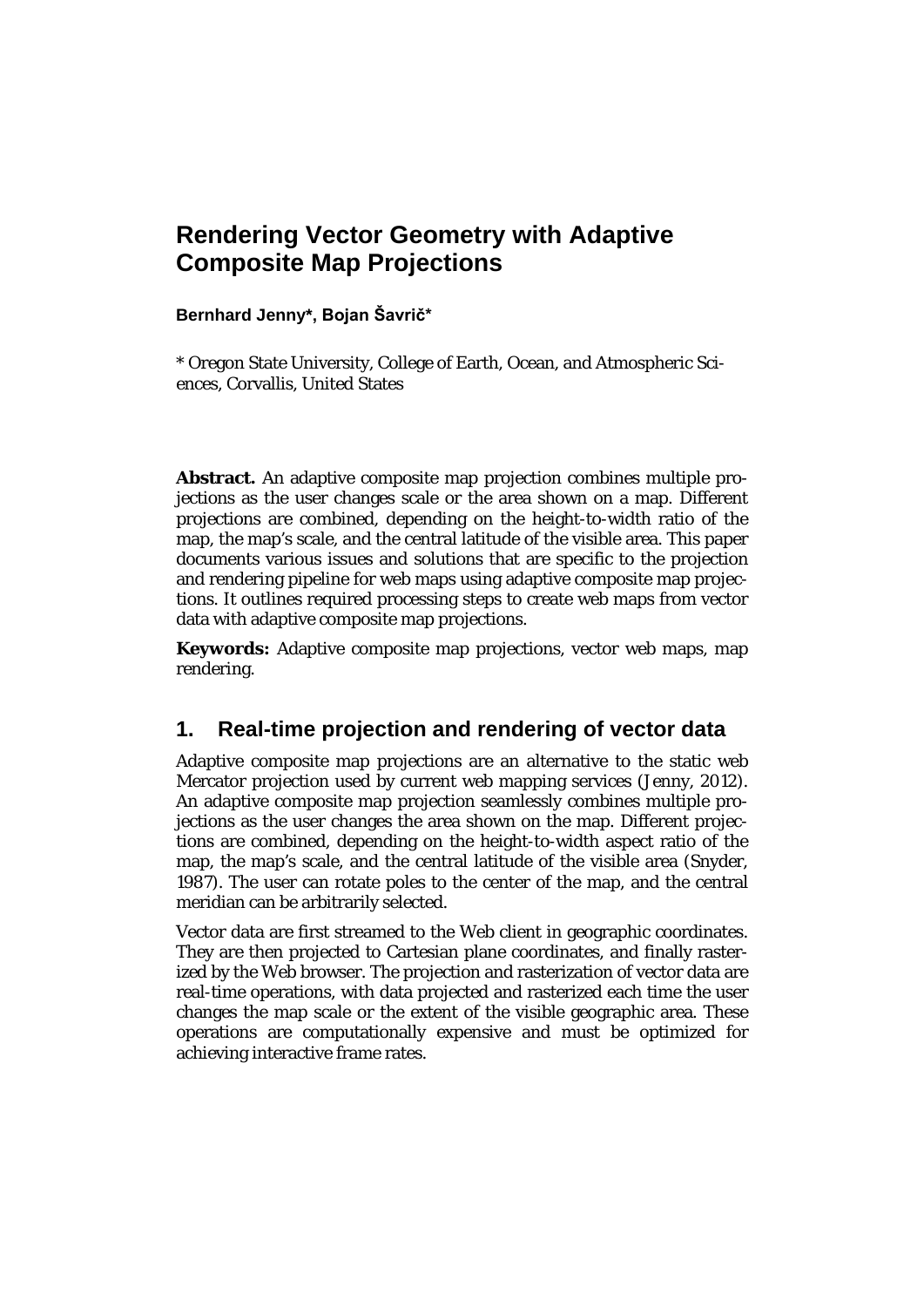## **2. Vector Geometry Rendering in Four Steps**

Whenever the user adjusts the area displayed in the map by a panning or zooming interaction, the map projection is adapted. Depending on the visible geographic area, projection parameters are adjusted, or projections are exchanged. These continuous adjustments require vector geometry to be repeatedly projected and rasterized on screen. The underlying vector projection and rendering pipeline has four conceptual steps. The first three steps deal with spherical coordinates. The fourth step creates projected Cartesian coordinates, which are then rasterized to create the map image.

In the first step, circumferential polygons are detected. Circumferential polygons, such as the landmass of Antarctica, require special consideration as they share two borders with the antimeridian. For the majority of data stored in the equirectangular projection (*Plate Carrée*), the antimeridian is at +/-180 degrees longitude. This first step removes line segments along the antimeridian, thereby transforming vector geometry from the Cartesian equirectangular projection (*Plate Carrée*) to spherical coordinates. This is a preparatory step that is executed only once, after vector data is loaded into the web browser.

The second step rotates coordinates on the sphere to create oblique aspects, such that an arbitrary location appears at the center of the final map. A rotation involving spherical geometry, as described by Snyder (1987), is used.

The creation of a map with an oblique aspect changes the antimeridian. The antimeridian is no longer at  $+/-180$  degrees longitude, but is the semi-great circle opposite the central point of the map. The third step therefore intersects the rotated geometry with the rotated antimeridian. This intersection takes nested topological relations (i.e. nested islands and holes) and circumferential polygons into account. Hence, step 3 is the opposite of step 1. Step 1 removed the seam along the original antimeridian, whereas step 3 again adds a seam along the rotated antimeridian.

The fourth step transforms vector geometry from spherical coordinates to Cartesian coordinates. A map projection and a point densification are applied to the vector geometry. The densification is required to avoid lines with an edgy appearance at locations where the graticule is considerably curved. Line segments are densified based on their deviation in Cartesian map coordinates, but intermediate points are added along great circles computed on the sphere.